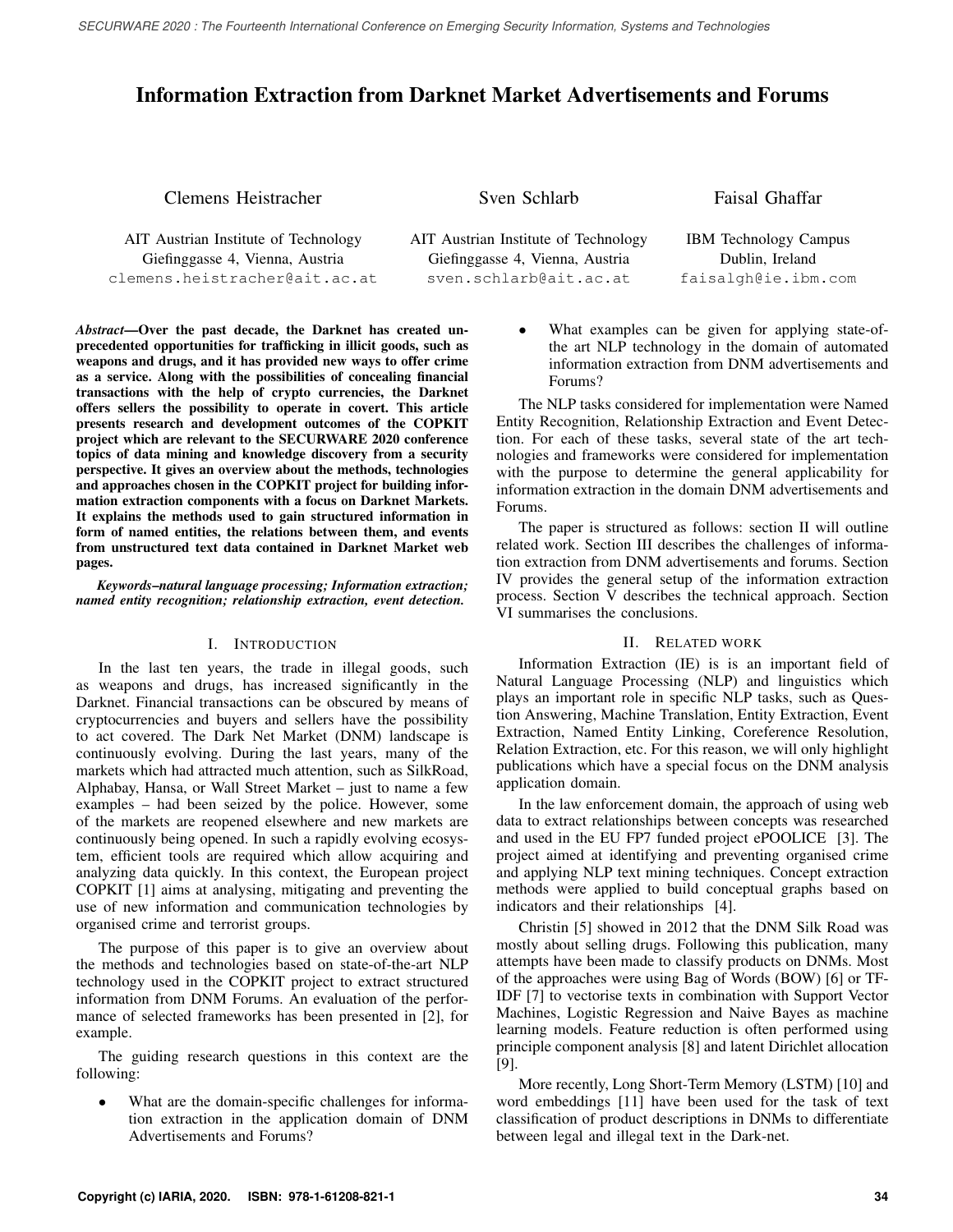Regarding the NER task, the research focus lied in the Labelling & Model Building phase and the goal was to choose a basic framework for the NER model creation. An overview and comparison of popular frameworks for this kind of NLP tasks was published by [12].

An unsupervised approach to extract semantic relationships from grammatically correct English sentences has been proposed by [13]. The assumption of the authors is that relationships can be derived patterns of the deep grammatical structure of sentences and structured knowledge is deliberately not considered in order to make this approach universally applicable. However, in the form proposed and stated by the authors themselves, the method is limited to extracting entity relationships that are found within a single sentence.

First, the difference of our approach compared to the above mentioned ones is the focus on the cold-start-problem, i.e., if no labelled data is available for a new use case. Second, the COPKIT information extraction focuses on the ability of making use of labels from pre-trained models, i.e., transfer learning. Third, COPKIT is researching the integrated use of the NER, relationship extraction, and event detection NLP tasks.

## III. CHALLENGES EXTRACTING INFORMATION FROM DARKNET MARKET ADVERTISEMENTS

NER is one of the typical Information Extraction tasks in Natural Language processing. The goal is to identify selected information elements, so called Named Entities (NE), a term which was originally coined at the 6th Message Understanding Conference (MUC) to denote names for people, organizations, locations, and numerical expressions [14]. In the Automatic Content Extraction (ACE) Program lead by the National Institute of Standards and Technologies (NIST) additional entity types, such as organization, geo-political, facility, vehicle, weapon, were introduced. Nowadays, a plethora of specific entity types are defined across various application domains, such as Biomedicine, Chemistry, Finances, etc. Differences do not only concern the entity types, but also the way the performance of named entity recognisers is evaluated. The performance numbers reported by evaluations that relate to different corpora, such as MUC, CoNLL03, and ACE, for example, can therefore not be compared directly [15].

Regarding the classical NER element types, the task usually achieves high success ratios over 95% in terms of precision and recall on task specific evaluation data sets [15]. While the task is very successful on typical entity types, it remains challenging to adapt NER classifiers to perform accurately on new entity types in specific application domains. One of the main challenges in this regard is to optimise NER to extract the entity types of interest, such as the weapon, drugs, or digital fraud, as well as common entity types, such as locations and organizations, for example.

An example for information extraction are the so called "infoboxes" of some Wikipedia articles which are gained by extracting related attribute/value pairs from the article text. In the domain of DNM forums and marketplaces, the main challenge lies in the amount and the diversity of the structure and content that needs to be dealt with. Texts from Wikipedia articles are usually written in grammatically correct language and without spelling errors because there is a crowd-based quality control procedure. In contrast to that, a significant part



Figure 1. DNM Advertisement (German)

of the unstructured text that can be found in DNM forums and marketplaces have grammatically incorrect sentences, spelling errors, and is using slang. Published advertisement texts or postings were often created with little care or decorated with emoticons and ASCII art (see Figure 1). The assumption of a meaningful semantic and grammatical structure is therefore inadequate in many cases.

Another challenge arises because of the specific characteristics of the texts published in online markets. The most outstanding difference compared to standard corpora is that the data is not always structured in sentences and paragraphs. Figure 1 shows an example of a drug advertisement with special characters, emoji and ASCII art which are used to structure the text and to make the advertising more appealing.

On top of that, grammar and syntax are not always strictly followed. In many cases, the offers consist of bullet lists and enumerations rather than full sentences. The style of the remaining text can be compared to the type of language used in typical advertisements. Additionally, offers occur in multiple languages and the dataset contains PGP keys and lists of keywords for search engine optimization that needs to be filtered. On top of that, the true nature of products is often obfuscated using code words or vague language.

In the COPKIT project, event extraction is associated with extracting knowledge from DNM forum's online discussions. Event extraction in the domain of text-mining in general is regarded as a complex task of extracting complex relationship between various heterogeneous entities. Efficient methods of extracting event from unstructured text requires knowledge and experience from a number of domains, including computer science, linguistics, data mining, and knowledge modelling. The first and foremost challenge in event extraction from text is that there is no strict definition of event. General consensus is that event is something that happens at a particular time and place [16], a specific occurrence involving participants, or a change of state of a monitored quantity/measure. Generally, an event is represented with a "template" of who did what to whom when and where. The event detection method generally aims to fill (a subset of) this information where who, when and where are common and basic dimensions in information retrieval which can be retrieved with NER (discussed previously). However, who vs whom and what dimensions of the event require deep understanding of underlying text and its semantics.

The second challenge in event detection is the selection of appropriate approach for a given task. Event detection techniques are generally classified into two main categories; closed-domain and open-domain [17]. The closed domain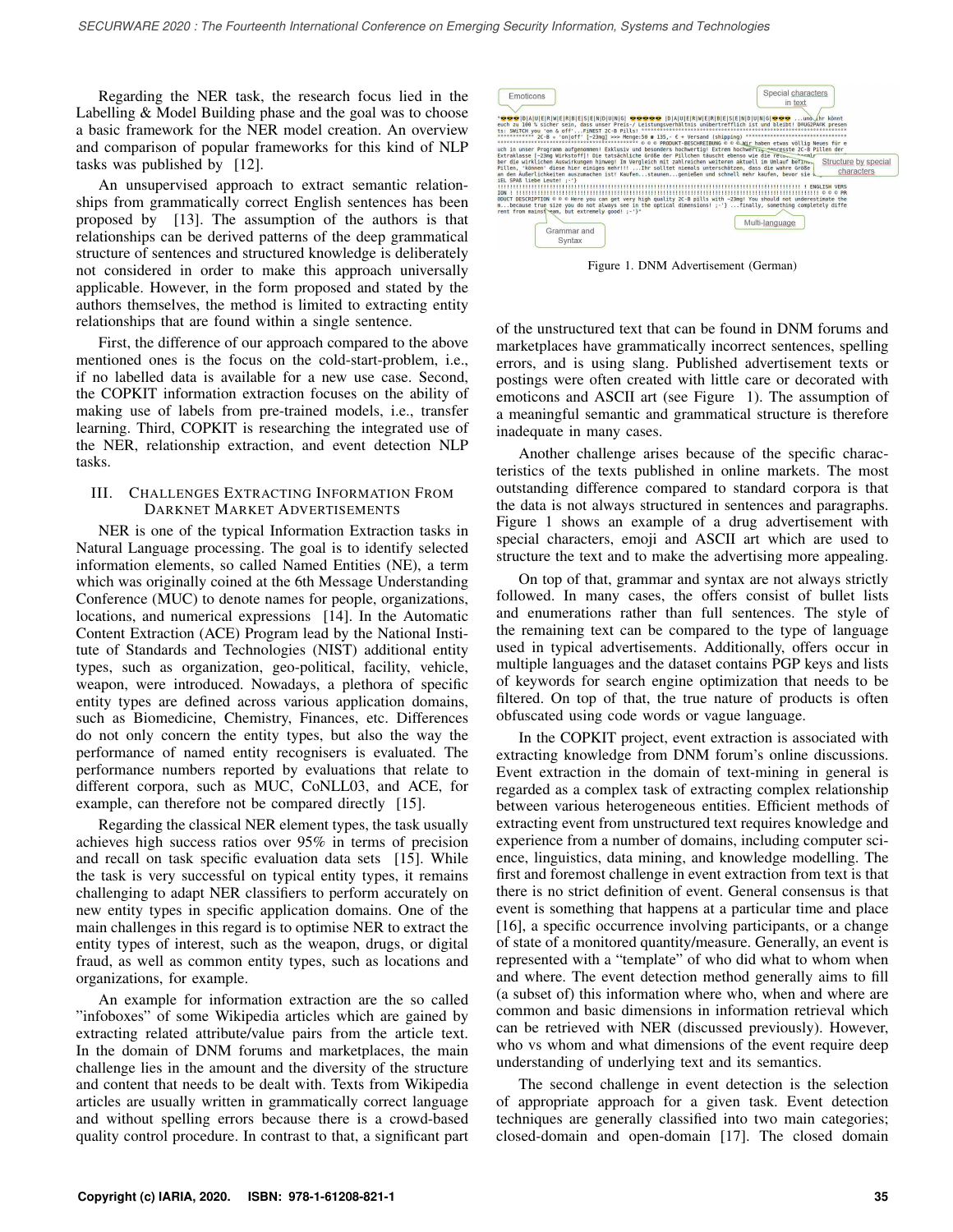events detection technique is where a set of event types are given, and task is to identify each type of event from the raw text whereas open-domain event detection refers to extracting different types of events from text without prior knowledge on the events. Techniques in closed-domain event extraction scenarios are usually cast as supervised-classification tasks that rely on keywords to extract event related text. The opendomain event detection is more challenging since it is not limited to a specific type of events and usually requires training of unsupervised models. In the COPKIT project, our approach of extracting events from DNM forum data is based on unsupervised methods and belongs to the open-domain event detection scenario.

A machine-learning based event detection pipeline extracts events from documents that already contain annotated entities. Given appropriate training data, a processing pipeline can be trained to extract different types and structures of events. A learning-based event detection module generally contains POS tagging, entity/trigger detection, and argument detection modules. All these modules are generally trained on large corpora where to perform general tasks. However, in COPKIT one of the main challenges is to train these modules on Darknet data and build the required ground-truth specific to event triggers and arguments.

#### IV. INFORMATION EXTRACTION PROCESS

Figure 2 illustrates the general information extraction process which is separated into the Harvesting, Scraping, and Information Extraction steps. The process starts with the Harvesting step by collecting web data from online or DNMs or forums. This process preserves the evidence of collected web data in its original form.

After the Harvesting step, the Scraping step performs the transformation of unstructured web data into structured information tables (CSV files). These tables can already contain specific information entities. For example, in a typical online market, the vendor, price or shipment details appear on specific locations of the web pages, and it is possible to directly extract them. Apart from these structured information entities, the scraping also extracts unstructured information in form of descriptive texts.

The design of the information extraction components takes the context of harvesting and scraping into account. Related to the use case of extracting information from DNM crawls, this means that the harvested data is done with a specific purpose at a specific point in time (snapshot). The scraping extracts information from semi-structured web documents which allows relating entities extracted from descriptive text paragraphs to the entities, which are given by the context from the scraping results. For example, if we know the market and user of a crawl from the scraping results, we can conclude with a certain probability that a user entity is the vendor which issued an offer in form of a DNM advertisement. Therefore, we can introduce these entities in the result relationship graph and claim relations based on the automatically extracted entities (e.g., offered products).

#### V. IMPLEMENTATION OF NLP TASKS

This section describes the technical approach chosen for the implementation of the NER, Relationship Extraction, and Event Detection NLP tasks.



Figure 2. Main processing steps

#### *A. Datasets used*

The components for named entity detection and relationship extraction provide custom models for the detection of weapons. The model is trained on a subset of the Grams crawl in Gwern's archive [18] that contains strings from a list of weapon related terms.

Additionally, a collection of Darknet forum posts, collected on September 25, 2019 from the Avengers forum, a DNM forum for discussions focusing on the purchase and testing of drugs in DNMs was used.

#### *B. Processing steps*

Generally, the processing of data after completing web harvesting is divided into different phases which are described in the following. In order to *create an overview* about the harvested data, a set of techniques are applied to highlight important keywords and topics that are present in the data set. As the data collected from Darknet sources contained different areas, Topic Modelling was used to get insights about the thematic distribution of a dataset.

The subsequent phase of pre-processing  $&$  filtering deals primarily with the preparation and cleaning of the data for the model creation. The overview of the topic distribution is helpful in this phase to find adequate labels for the automated classification of the data. Topic Modelling can highlight thematic clusters (e.g., weapons, drugs) and show the ranking of important keywords required to build a classifier. The results of the overview tools are used to find suitable labels for the classification and, if necessary, for filtering the dataset according to specific categories. For example, suppose a DNM's dataset contains weapons and drug advertisements and the goal is to create a model which is able to distinguish weapons and drugs in advertisements (note that strings, such as "AK 47" can refer to both, a weapon or a drug). After classifying the text contents, advertisements about weapons and drugs can be extracted to build a classifier for this specific purpose.

In the labelling  $\&$  model building phase, the preparation of the data for creating machine learning models takes place. For the creation of supervised machine learning models this includes the creation of Ground Truth data where human annotators label the data according to defined features which are then utilised to learn a model optimised to find similar patterns in previously unseen data.

For the initial release, the relationship extraction was implemented using a rule-based approach for extracting relationships based on results from SpaCy's Part of Speech tagging and dependency tree parsing [19]. It is assumed that the rule-based approach will provide a higher precision and lower recall in identifying relationships in comparison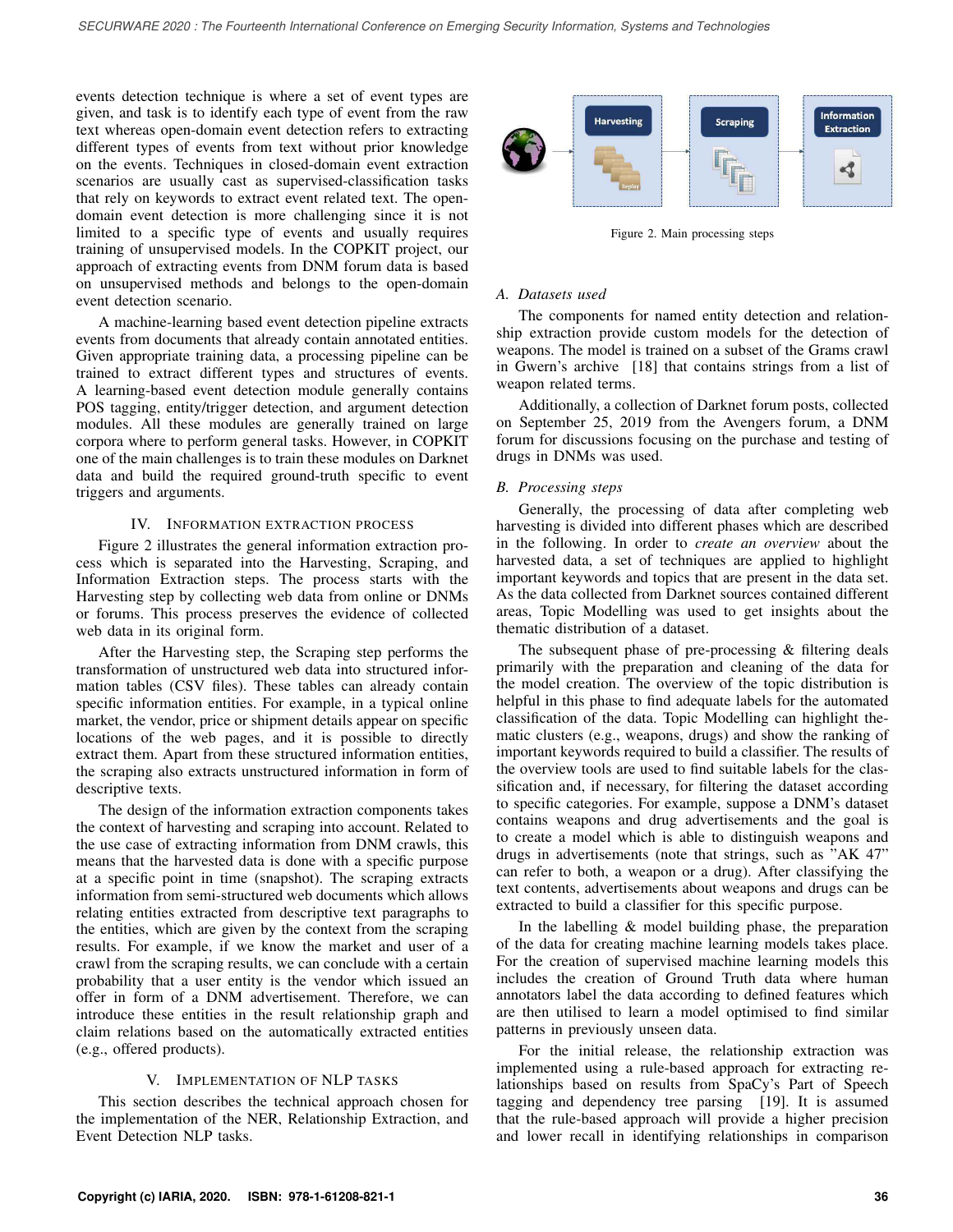to a model-based extraction. The disadvantage is that the rules are highly dependent on the use case, i.e., switching from a DNM offering weapons and drugs to a forum that is about crime-as-a-service requires manual effort in adapting and customizing the rules. The intention is therefore to add model based relationship recognition as an experimental feature to the relationship recognition of the final release.

Another specific information extraction task is the "event detection", which is related to the COPKIT project use-case of knowledge discovery from DNMs and aims to process forum discussions between DNM members. Forum posts test are processed and converted into vector representations. For the model creation, an unsupervised clustering approach is adopted due to unavailability of labels in the dataset. Clusters represent posts with a definite number of topics and topics are assigned manually after inspecting posts in each cluster. Events are then considered a post which does not belong to any cluster. In the final release, a hybrid approach will combine linguistic features of each post with features learnt through machinelearning based methods.

## *C. Named Entity Recognition*

NER is one of the classical NLP tasks with a wide range of applications that is of relevance in fields such as information retrieval, question answering, text summarization, and machine translation [20].

Neural networks have proven to be successful in natural language processing and to generalise better to new datasets [21], and they are now also increasingly being applied in the domain-specific language used in organised crime and terrorism textual sources. An intrinsic difficulty in the domain of fighting organised crime and terrorism where textual sources are likely to be not well written (informal, linguistically incorrect, ...). On top of that, best of class technologies based on automatic learning still rely on human/expert feedback to accurately learn models. The absence of efficient tools supporting the elicitation of this ground true limit the application of these technologies.

In the context of DNM advertisements, these entities can be names of objects that are relevant in criminal investigations, such as weapons or drugs, or entities which are related to digital identities or shipment details provided as part of an offer, for example.

In a supervised machine learning approach, a labeled training set is used to create a model for automatically extracting entities. Recently, the use of word embeddings has become one of the most significant advancements in natural language processing (NLP). Word embeddings are usually trained on large text corpora and convey knowledge about the general structure of the language by providing comparable vectors for words and expressions.

The text corpus is the starting point for the supervised training of a named entity recogniser and highly depends on the texts of the corresponding application domain and use cases. Specific vocabulary for labelling named entities is used, such as "weapon", "calibre", "price" in the weapon advertisements domain, and "exploit kit", "hacking", "keylogger", "malware" in the crime-as-a-service domain, for example. For this reason, the data is first collected from a variety of web data sources which are specific to the law enforcement domain.

The first version of the COPKIT NER service integrates several state-of-the-art named entity recognisers, such as the Natural Language Toolkit (NLTK) and SpaCy, each of them with standard models [22] [23]. Apart from these standard models, domain specific models for the COPKIT project which are focused on text data acquired through crawling DNMs offering weapons and drugs were added.

# *D. Relationship Extraction*

Relationship Extraction is one of the classical NLP tasks, which aims at extracting semantic relationships from unstructured or semi-structured text documents. Extracted relationships usually occur between two or more entities of a certain type (e.g., Person, Organisation, Location).

It aims at finding relationships that exist between the entities, which in the DNM application domain could be "vendor X is selling a Glock 17", for example, or the properties of an entity, such as "calibre" of a weapon or "price" of a product. Information regarding the entity relationships can be either present in the analyzed text itself or available from the context of the text. In the COPKIT project, individual text paragraphs can be advertisements published in online markets, for example. The complete set of web data from this market represents the context that can be taken into consideration when suggesting relevant relationships between named entities.

The Relationship Extraction Component developed in COPKIT takes a the text of a DNM advertisement as input and it produces a named entity graph. The component depends on the entities recognised by the NER module. With the rulebased approach, the results depend on an adequate set of rules which can be applied in the specific application domain. The examples provided offer the extraction of entity relations and properties which are present in weapon advertisements of DNMs and would not be applicable to other application domains.

In the current state, the relationship extraction component takes only texts from individual offerings as input and produces the named entity graph without taking the context into consideration. Entities which are given from the harvesting context, such as a concrete "vendor" or "market" are therefore variables which can be replaced if the vendor is given as input from the web scraping or if it is detected as an entity in the text (functionality planned for the final release).

It must be noted that the result of the relationship extraction must be revised in order to gain validated knowledge from the automatically extracted information. This is a labour-intensive process. However, to cope with the challenge of a steadily growing anonymous marketplace ecosystem [24] methods are needed that can deal with large amounts of existing data without requiring human intervention.

# *E. Event detection*

This component is focused on the detection of events in the context of DNMs, and, more specifically, their associated Forums. A forum generally is a platform for DNM members to have discussions on various topics and a thread in the forum is a sequence of messages posted by members on a particular topic. In this regard, each thread on the forum has a title, an initial post and one or more posts responding to initial post. Discussions on forums are generally lengthy and are highly unstructured which means understanding of these discussions and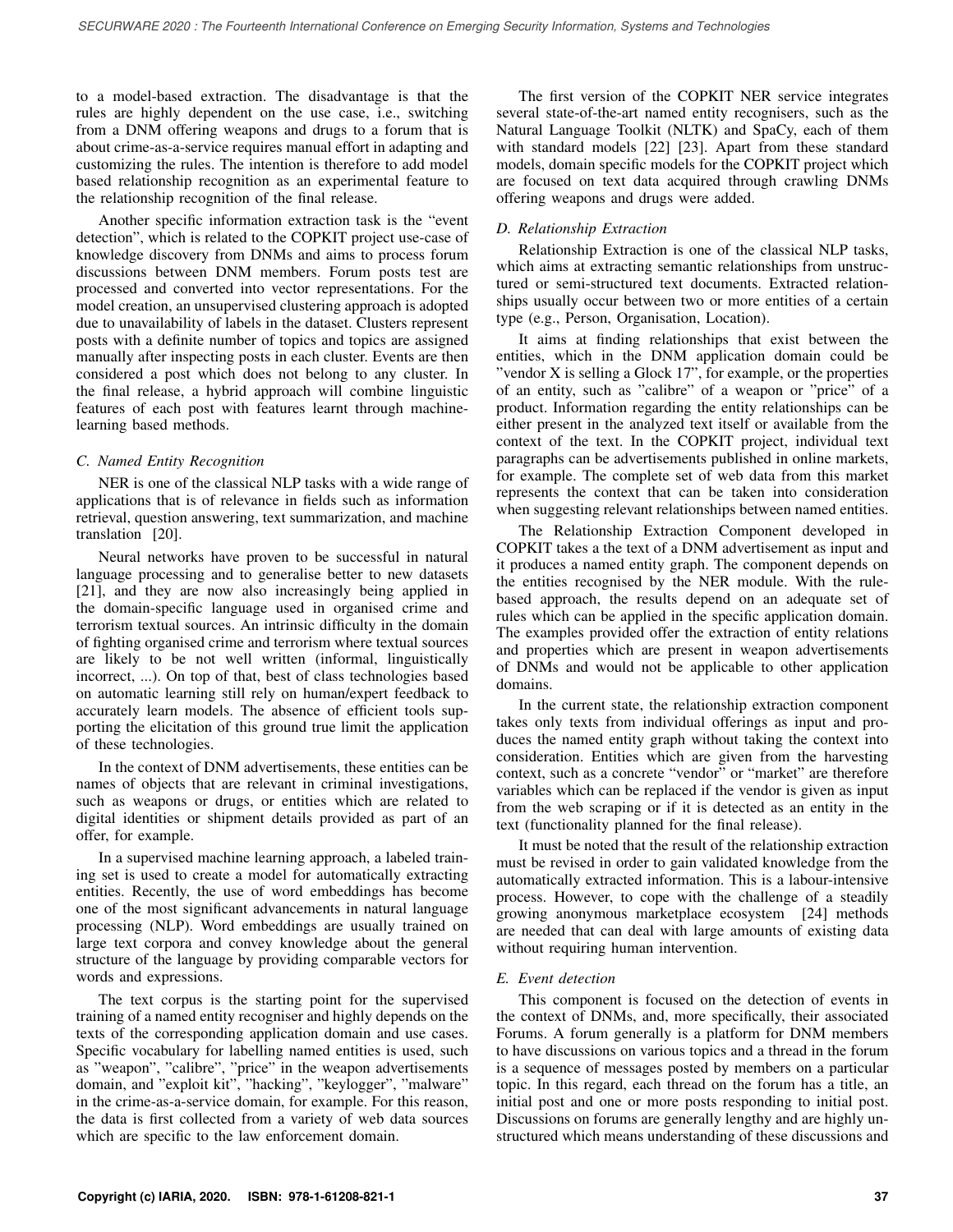

Figure 3. MoRec component flow diagram

extracting intelligence from them is a challenge for LEAs in the context of organised crime. Therefore, the MoRec (Moment recogniser) component enables LEA analyst to understand the forum discussions in the knowledge discovery phase. The component provides functionality for the analysis of forums at two levels; (i) thread level, (ii) individual post level. The component parses forum posts and clusters them into following themes.

- Business these are forum posts of business nature where author of the post is selling or buying products that are advertised on DNM (Agora in our case). These type of posts also include exchange of information related to products.
- Community support Posts in this category include content for community and social support. For example, posts welcoming new users and providing best practices can fall under this category.
- Risk Management this type of forum posts represent content related to manage risks by users. For example, product reviews related posts can influence the buying decision and these posts can support in controlling the risk of buying from fraudulent vendors.

The current release contains a custom BERT (Bidirectional Encoder Representations from Transformers) [25] model finetuned on DNM forums dataset. The model is trained for classification task, more specifically for categorizing the forum posts into categories of dialogue acts. The sentence level word embeddings are extracted from BERT and used in the clustering of posts. The clustering part aims to cluster posts in groups based on their content similarity. We used Word2Vec [26] and BERT embeddings for sentence-based vector representation for posts. For clustering, an unsupervised clustering approach Density-based Spatial Clustering of Applications with noise (DBSCAN) [27] is adopted due to unavailability of labels in the dataset. The DBSCAN algorithm groups posts into clusters based on their similarity with each other. We used Cosine similarity as the measure of similarity between forum posts. Clusters represent posts with a definite number of topics and topics are assigned manually after inspecting posts in each cluster. Events are then considered a post which does not belong to any cluster. In the final release, the intention is to adopt a hybrid approach combining linguistic features of each post with features learnt through machine-learning based methods. The service interface is mainly for making technical integration into a system environment easy.

This component has three phases as shown in Figure 3

which will be explained in the following.

*1) Phase 1: Raw Data Extraction:* This component first extracts text from HTML pages of DNM forum. In particular following data elements are extracted:

- Forum topic (title)
- Initial post text (This is the text that initiates a thread of discussion. For example, a question is asked by a member of the DNM)
- Text from all the reply posts
- Meta-data associated with posts. This includes postauthor, author rating, published date and time, sequence within the thread, etc.

*2) Phase 2: Pre-processing and Intelligence extraction:* In this phase, extracted text data is cleaned and transformed into the format which machine learning models can understand. Over the course of COPKIT project, analysis of DNM forums for the following tasks is in scope:

- 1) Categorise posts into categories of crimes such as hacking, carding, trafficking, etc.
- 2) Search for text with context related to a query
- 3) Identify the trend of a topic over time
- 4) Finally, highlight the important moments during the discussions to help LEAs in intelligence elicitation.

*3) Phase 3: Integration:* At this phase, trained machine learning models are made available as a service to be used by other components. The features of this component will be available as REST services and user-guide will be provided for easy adoption of those services.

#### VI. CONCLUSIONS

In the current release, the model creation process of the the information extraction components is implemented as a fixed order of steps that starts with the pre-processing and filtering of datasets to prepare the training data required for model building. The entity recognition and relationship extraction models are the result of this process and are integrated into the demonstrators.

For the final release, an extended pipeline will be available which allows continuous model creation and adaption based on human annotators are reviewing labels predicted by the models. It is therefore required that the model creation process supports continuous model adaption regarding the automatic recognition of named entities as well as the extraction of relationships between them.

The baseline of NER was established by providing custom NER models that were trained on DNM datasets related to drugs and weapons (a note regarding the baseline dataset can be found in [2]). Research in this field lead to choosing SpaCy as the framework for implementing the named entity recognition for the final release. The next step is therefore to built upon the model training pipeline.

Concerning the relationship extraction, the module was implemented as a rule-based and pattern matching approach using shallow linguistic features. The plan for the final release is to use a dataset with annotated relationships between selected entities to build an automatic relationship classifier. The service for named entity recognition takes individual text paragraphs (e.g., from DNM advertisements) as input and produces a